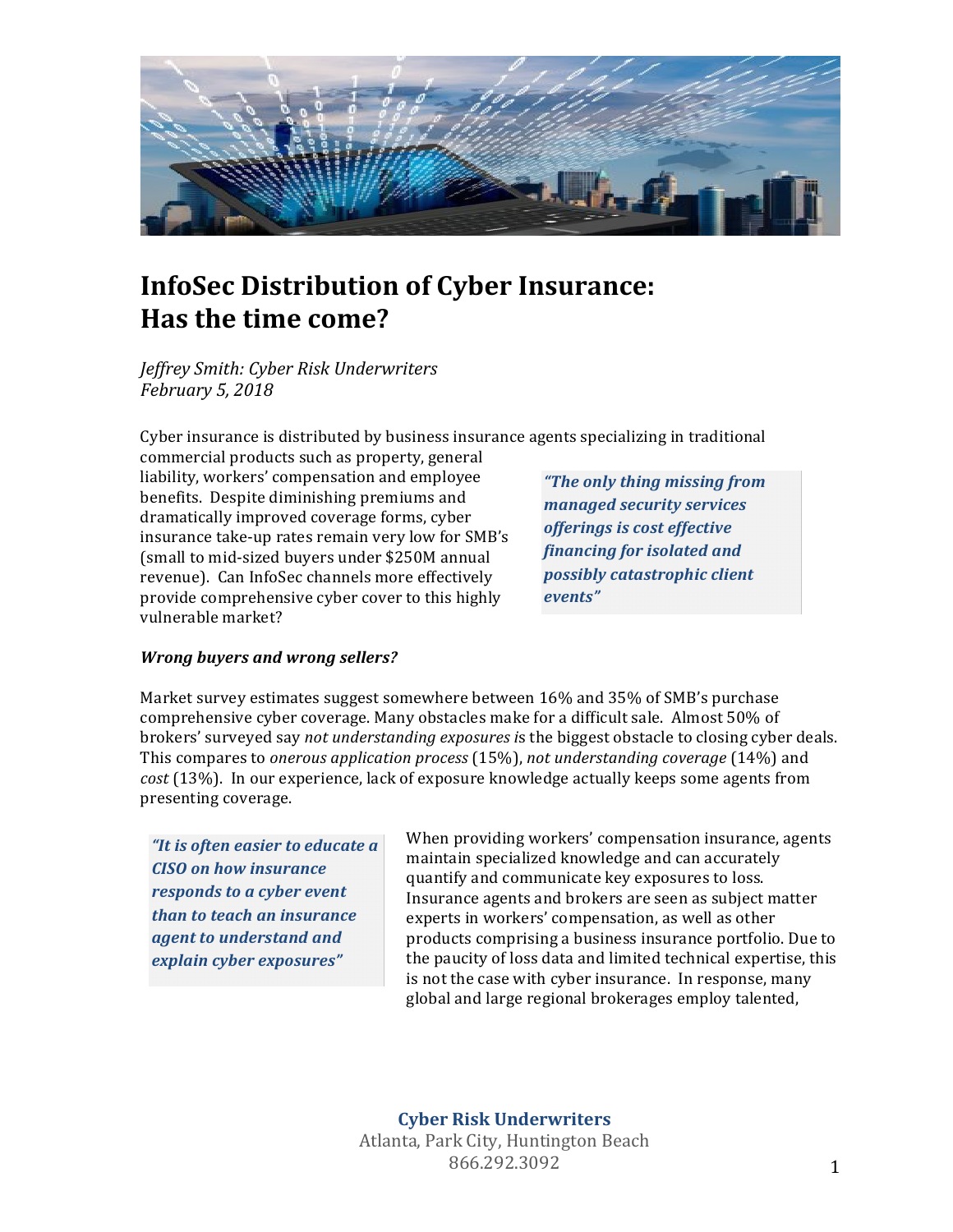

and often credentialed cyber experts. This is not true with middle market agents who often rely on spotty cyber endorsements added to existing business insurance products.

Travel insurance is a good example to consider. Travel agents are subject matter experts when it comes to travel risk. They can easily explain the risks involved and offer insight based on first hand traveler experiences. Perhaps this is why travel agents distribute some 70% of travel insurance.

### *InfoSec* involvement in procurement can improve underwriting and coverage outcomes

Unlike insurance agents, security experts can explain the exposures to buyers and clearly understand cost components involved in responding to a breach event. In many cases, it is easier to educate a security professional about how insurance responds to a cyber event than to teach an insurance agent to understand and explain cyber risks.

## **Sample Cyber Claim Denials**

- \$275K: Reporting Delay
- \$475K: Use of Unapproved Vendors
- \$4.1M: Application Misstatements
- \$2.0M: PCI-DSS Contract Exclusion

Leaving infosec subject matter experts out of the procurement process often leads to coverage disputes and unacceptable claim recoveries. The likelihood such outcomes is minimized when infosec professionals are involved in the process and properly on-boarded.

In addition to understanding exposures, security vendors already possess data needed for the application process. As such, CFO's and other corporate

officers may no longer need to endure the task of completing onerous applications

#### "Are you nuts? We don't want to sell insurance"

MSSP's should not get into the insurance *selling* business for many reasons. Commercial insurance is one the most heavily regulated industries in the US. Directly selling commercial insurance requires appropriately licensed and trained insurance professionals.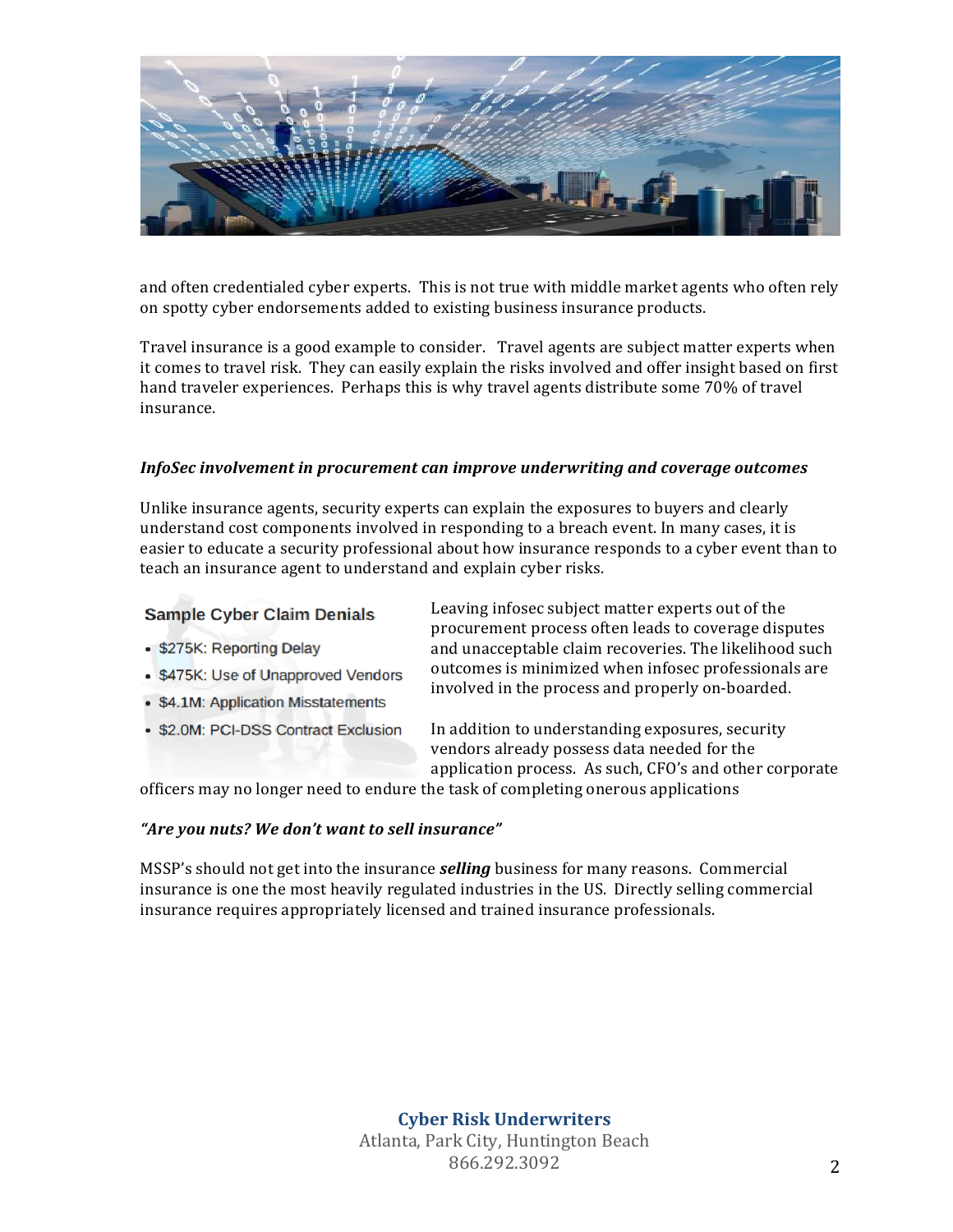

A cyber insurance product imbedded into a security service offering is possible and need not be overly complicated. If designed properly, a successful program does not require vendor licensing, additional internal resources or material product "touch" by the vendor. The volume of premium generated by a single InfoSec provider will also reduce premium costs for customers. We note that Apple and Cisco recently teamed up with global insurance providers Aon and Allianz to offer discounted cyber cover to users of their platforms.

## *Driving Demand*

In order for the cyber insurance market to meet robust growth projections, catalysts beyond scare tactics about newsworthy mega-breaches such as Target, Equifax, and Yahoo are needed. Most SMB's can't relate such large-scale events to their business. One catalyst is the increasing number of companies requiring business partners purchase cyber coverage. Better education of cyber risk is also driving some level of demand.

For small to middle market organizations, the use of external third party information security support services such as managed security providers is a key strategy to mitigate cyber risks. The only thing missing from managed security service offerings is cost effective financing of isolated and possibly catastrophic events.

Some InfoSec vendors think rounding out services with cyber insurance will differentiate their services in a very crowded market resulting in improved new business and customer retention. If properly designed, incorporating a level of cyber coverage within the security services offering can result in better-educated buyers, painless application process, lower rates, and better coverage outcomes

## **About Cyber Risk Underwriters**

We underwrite and distribute specialty cyber insurance products for InfoSec vendors and retail insurance agents. Our products include cyber warranties, MSSP distributed cyber insurance, as well as stand-alone cyber and technology errors & omissions insurance.

Contact: Jeffrey Smith Managing Director **Cyber Risk Underwriters** [jsmith@cyberriskuw.com](mailto:jsmith@cyberriskuw.com) 866.292.3092